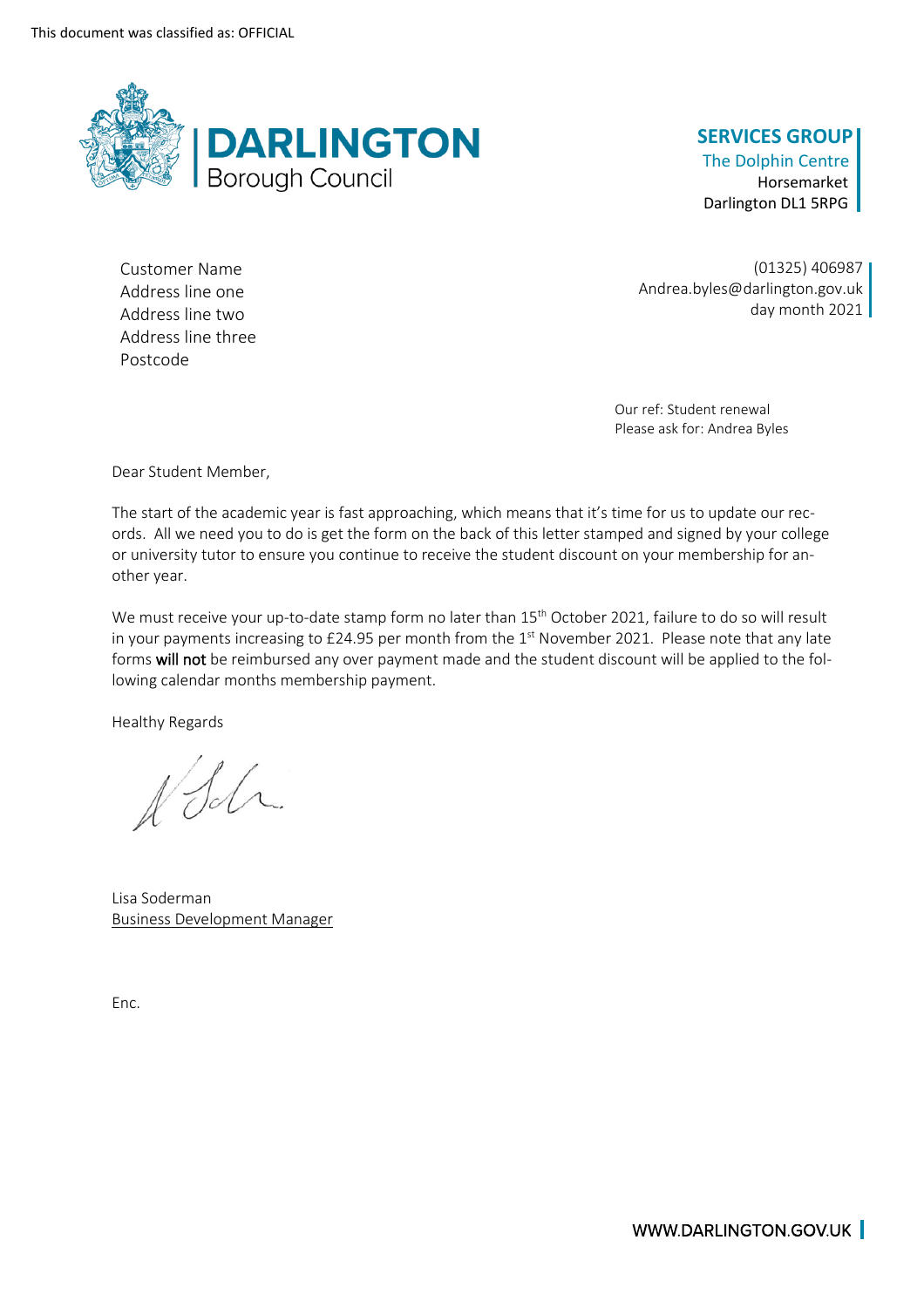

Dear Student

 you are eligible for the Student Membership of £15 per month. To be eligible you must be 14 years or Please get this letter stamped by the college/university/school with the appropriate seal to confirm that over and in full time education.

 To join, we ask for a 2 month deposit (£35 this includes a Wellness Key) and the remaining 10 months will be requested by direct debit approximately 2 month after your start date, unless you have chosen to make full payment up front. Please note that this is a 12 month rolling contract, that must be cancelled in writing giving 30 days' notice.

 We will request that you provide an updated stamp at the start of each academic year to confirm that you will continue as a full time. Failure to do so will result in your membership being transferred over to a full membership of £24.95 per month for the remainder of your contract.

 For any student under the age of 18 a parent/guardian must sign the permission slip at the bottom of this letter to confirm that we can process the Direct Debit application. For any students under the age of 16 a parent's Direct Debit details will need to be provided from which the £15 a month will be debited.

Please note that your membership cannot be used as part of your curriculum activities.

Healthy Regards

Fit 4 Life Team

Telephone: 01325 406411 or 406010

## College/University/School Stamp

| College Signature: Management College Signature: |  |
|--------------------------------------------------|--|
|                                                  |  |
|                                                  |  |